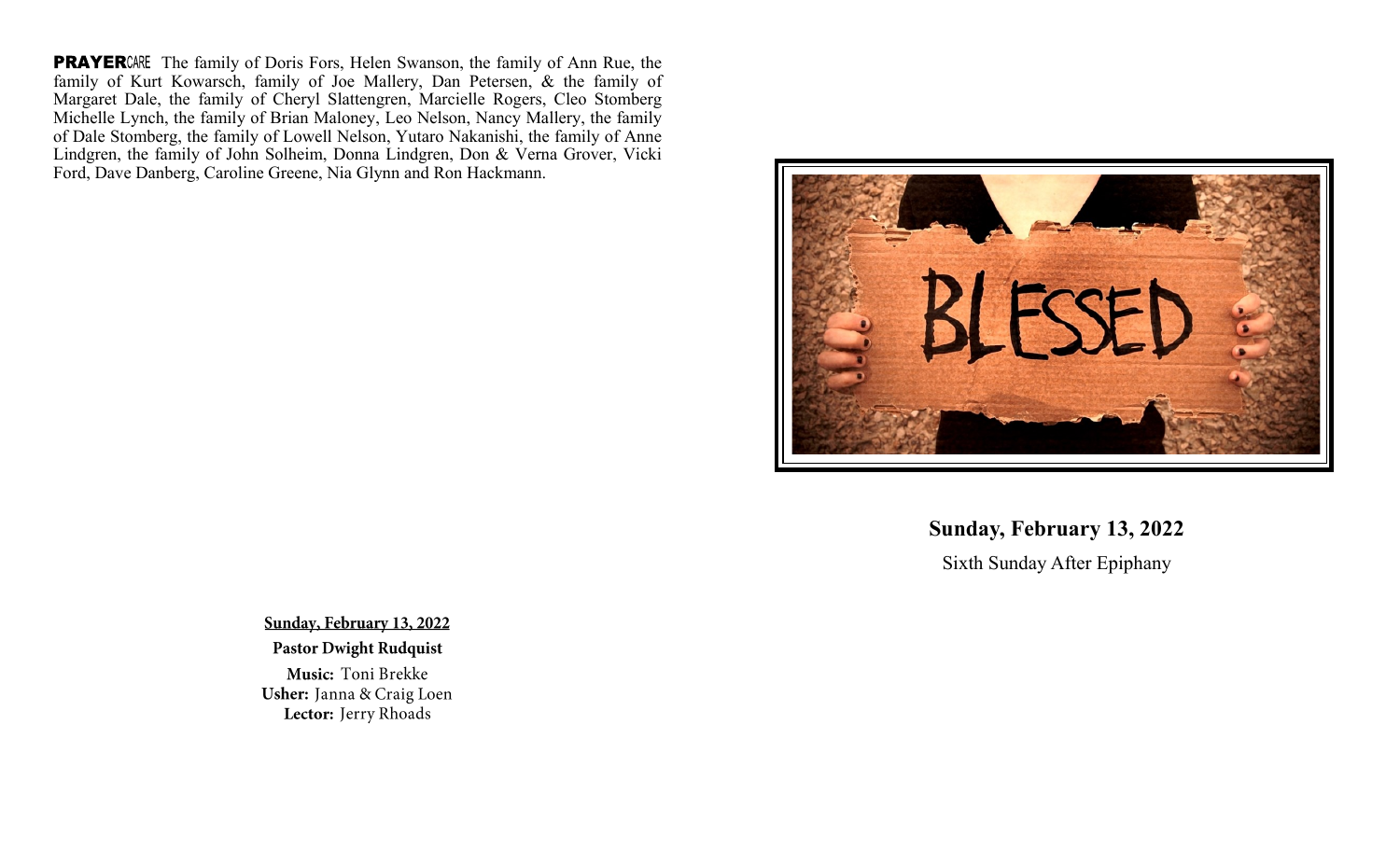### **PRELUDE**

### **WELCOME & ANNOUNCEMENTS**

## **CONFESSION & FORGIVENESS**

Blessed be the holy Trinity, one God, who creates us, redeems us, and calls us by name. **Amen.** 

Let us confess our sin in the presence of God and of one another.

- Most merciful God, **we confess that we have sinned against you and your beloved children. We have turned our faces away from your glory when it did not appear as we expected. We have rejected your word when it made us confront ourselves. We have failed to show hospitality to those you called us to welcome. Accept our repentance for the things we have done and the things we have left undone. For the sake of Jesus Christ, have mercy on us. Forgive us and lead us, that we may bathe in the glory of your Son born among us, and reflect your love for all creation. Amen.**
- Rejoice in this good news: In Christ Jesus, your sins are forgiven. You are descendants of the Most High, adopted into the household of Christ, and inheritors of eternal life. Live as freed and forgiven children of God. **Amen.**

### **OPENING HYMN: Let Justice Flow like Stream ELW #717**

## **PRAYER OF THE DAY**

The grace of our Lord Jesus Christ, the love of God, and the communion of the Holy Spirit be with you all.

#### **And also with you.**

Living God, **in Christ you make all things new. Transform the poverty of our nature by the riches of your grace, and in the renewal of our lives make known your glory, through Jesus Christ, our Savior and Lord. Amen.**

Tomorrow is Valentine's Day! Spread love around like confetti!



# **Announcements**

- **Worship Schedule:** Worship will be indoors every Sunday at 9:00am. We ask that you please wear a mask and continue to sign in.
- **FEBRUARY NEEDS:** Please visit the usher table to sign up for February discipleship lector, vocal leading, ushering and running the sound system!
- **Bible Study** will not meet today. February Dates: 6th, 20th, 27th.
- **Toolkit 2022:** Saturday, February 26th, 8:30am-12:15pm at Prince of Peace in Burnsvile, MN. Toolkit is a day of workshops and networking for congregational leaders and/or members. While the workshop topics vary from year to year, they cover a wide range of areas relevant to both church staff and lay leaders, such as: stewardship and finances, leadership, faith formation, creation care, facilities and safety, worship, children/youth ministry, communications and more. If you are interested in going, please talk with a council member!!!
- **Used Eyeglasses:** If you have used eyeglasses and would like to donate them to the Lions Club, please bring your eyewear in. A box has been placed in our resource/syrup room and eyeglasses will be brought to the drop off location by the end of February.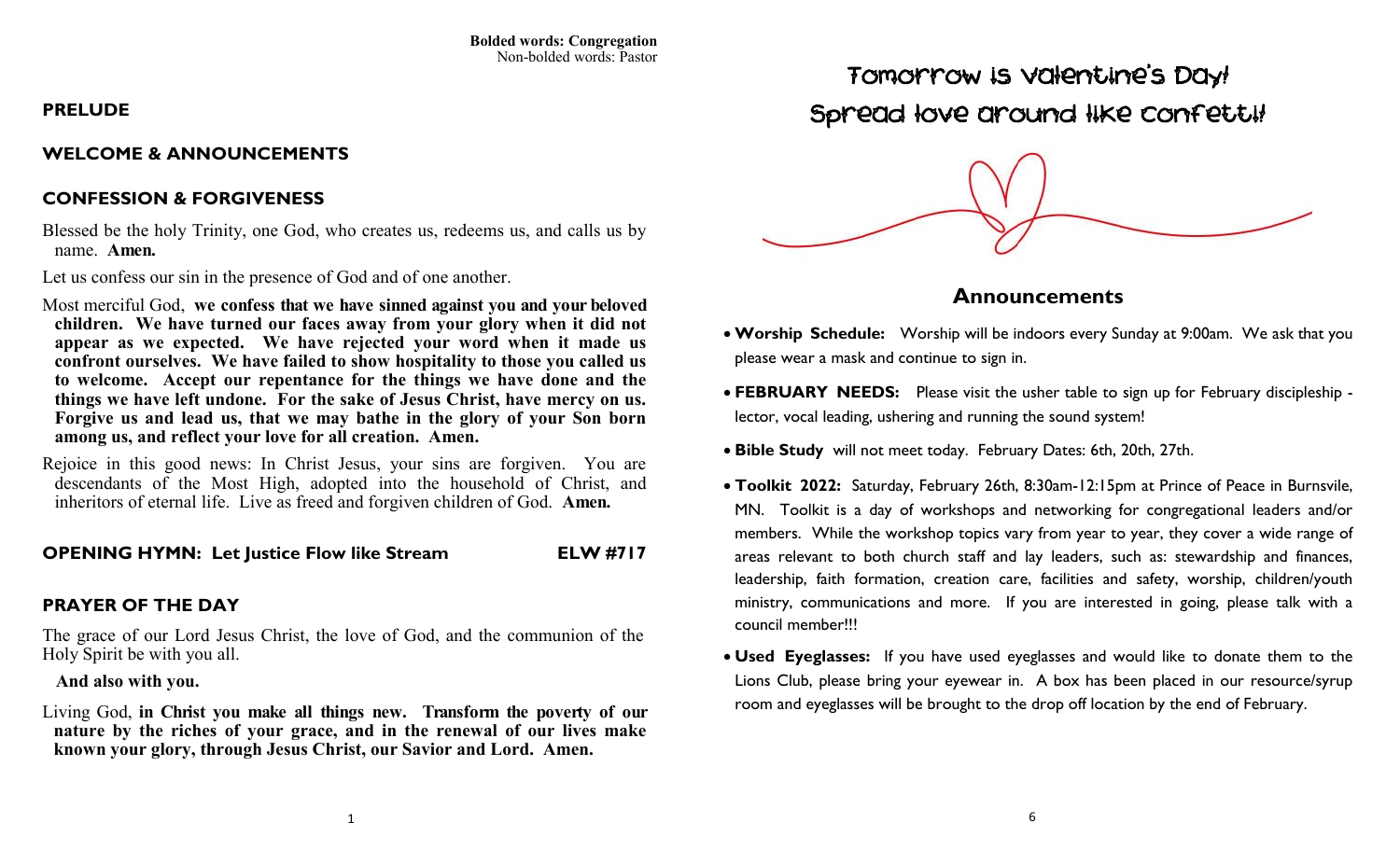## **PRAYERS**

God of grace,

 **Hear our prayer.**

# **THE LORD'S PRAYER**

Gathered into one by the Holy Spirit, let us pray as Jesus taught us:

 **Our Father, who art in heaven, hallowed be thy name, thy kingdom come, thy will be done, on earth as it is in heaven. Give us this day our daily bread; and forgive us our trespasses, as we forgive those who trespass against us; and lead us not into temptation, but deliver us from evil. For thine is the kingdom, and the power, and the glory, forever and ever. Amen.**

# **BENEDICTION**

God, who leads you in pathways of righteousness, who rejoices over you, and who calls you by name, bless your going out and coming in, today and forever. **Amen.**

**CLOSING HYMN: My Life Flows On in Endless Song ELW #763**

# **DISMISSAL**

Go with Christ into a weary world. Share the good news.

 **Thanks be to God.** 

# **POSTLUDE**

# **SCRIPTURE READINGS**

## **FIRST READING: Jeremiah 17:5-10**

Thus says the LORD: Cursed are those who trust in mere mortals and make mere flesh their strength, whose hearts turn away from the Lord. They shall be like a shrub in the desert, and shall not see when relief comes. They shall live in the parched places of the wilderness, in an uninhabited salt land.

Blessed are those who trust in the LORD, whose trust is the LORD. They shall be like a tree planted by water, sending out its roots by the stream. It shall not fear when heat comes, and its leaves shall stay green; in the year of drought it is not anxious, and it does not cease to bear fruit.

The heart is devious above all else; it is perverse—who can understand it? I the Lord test the mind and search the heart, to give to all according to their ways, according to the fruit of their doings.

Word of God, word of life.

 **Thanks be to God.**